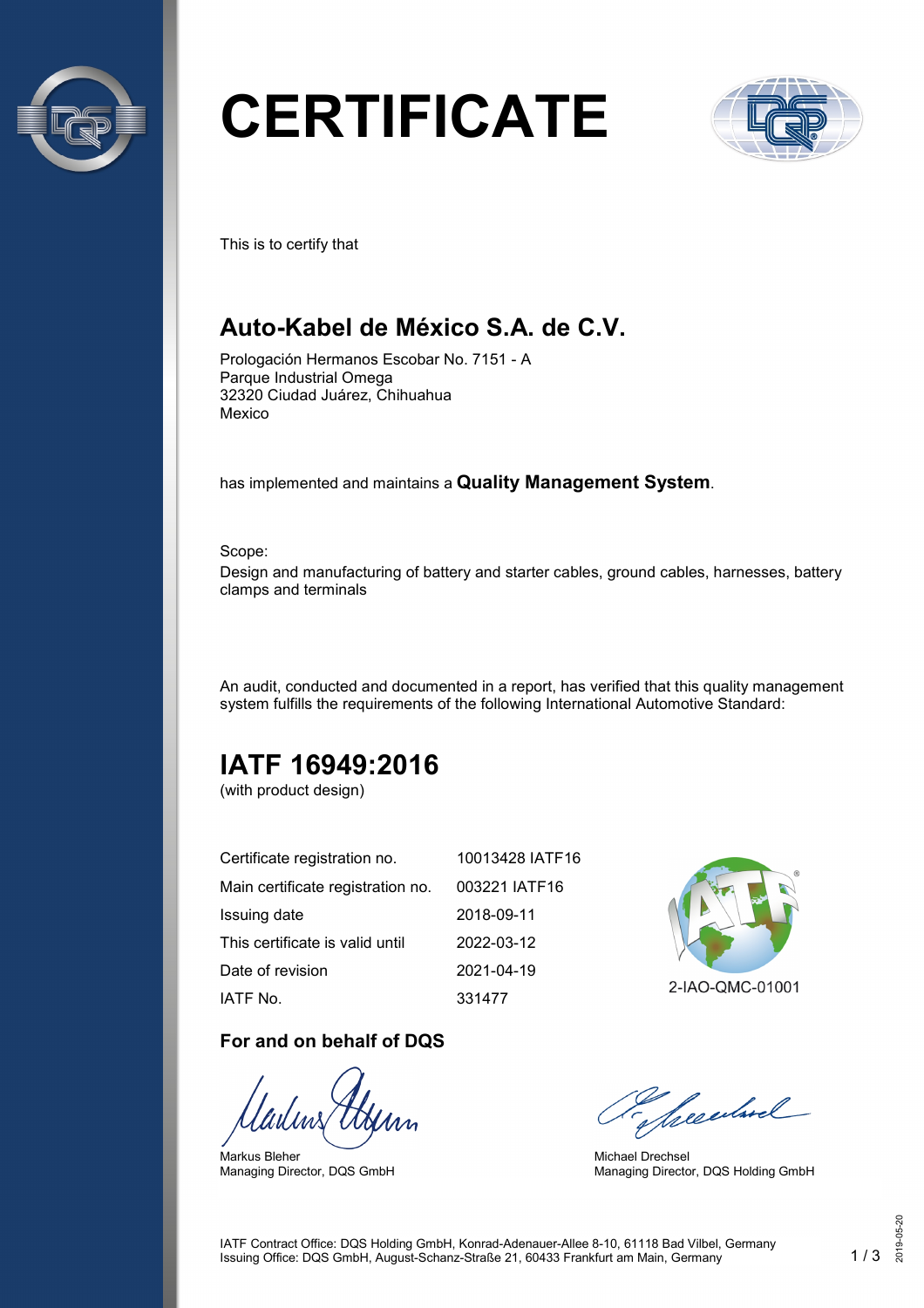

#### **Annex to certificate registration no.: 10013428 IATF16 IATF-No.: 331477**

## **Auto-Kabel de México S.A. de C.V.**

Prologación Hermanos Escobar No. 7151 - A Parque Industrial Omega 32320 Ciudad Juárez, Chihuahua Mexico



**Remote Location Scope**

**471246 Auto-Kabel Management GmbH Betriebsstätte Rheindahlen Hamburgring 42 41179 Mönchengladbach Germany**

**471250 Auto-Kabel Management GmbH Betriebsstätte Sindelfingen Kolumbusstraße 15 71063 Sindelfingen Germany**

**003221 Auto-Kabel Management GmbH Im Grien 1 79688 Hausen im Wiesental Germany**

**394766 Auto-Kabel Management GmbH Betriebsstätte München Frankfurter Ring 193a 80807 München Germany**

**525785 Auto-Kabel Management GmbH Betriebsstätte Ingolstadt St.-Michael-Straße 3 85055 Ingolstadt Germany**

Laboratory, R & D, Supplier Management

Contract Review, Customer Service, Product Design, Sales

Finance, Information Technologies, Policy making, Product Design, Purchasing, Quality System Management

Aftersales, Contract Review, Customer Service, Engineering, Product Design, Sales

Aftersales, Contract Review, Customer Service, Engineering, Product Design, Sales

This annex (edition: 2021-04-19 ) is only valid in connection with the above-mentioned certificate. 2/3